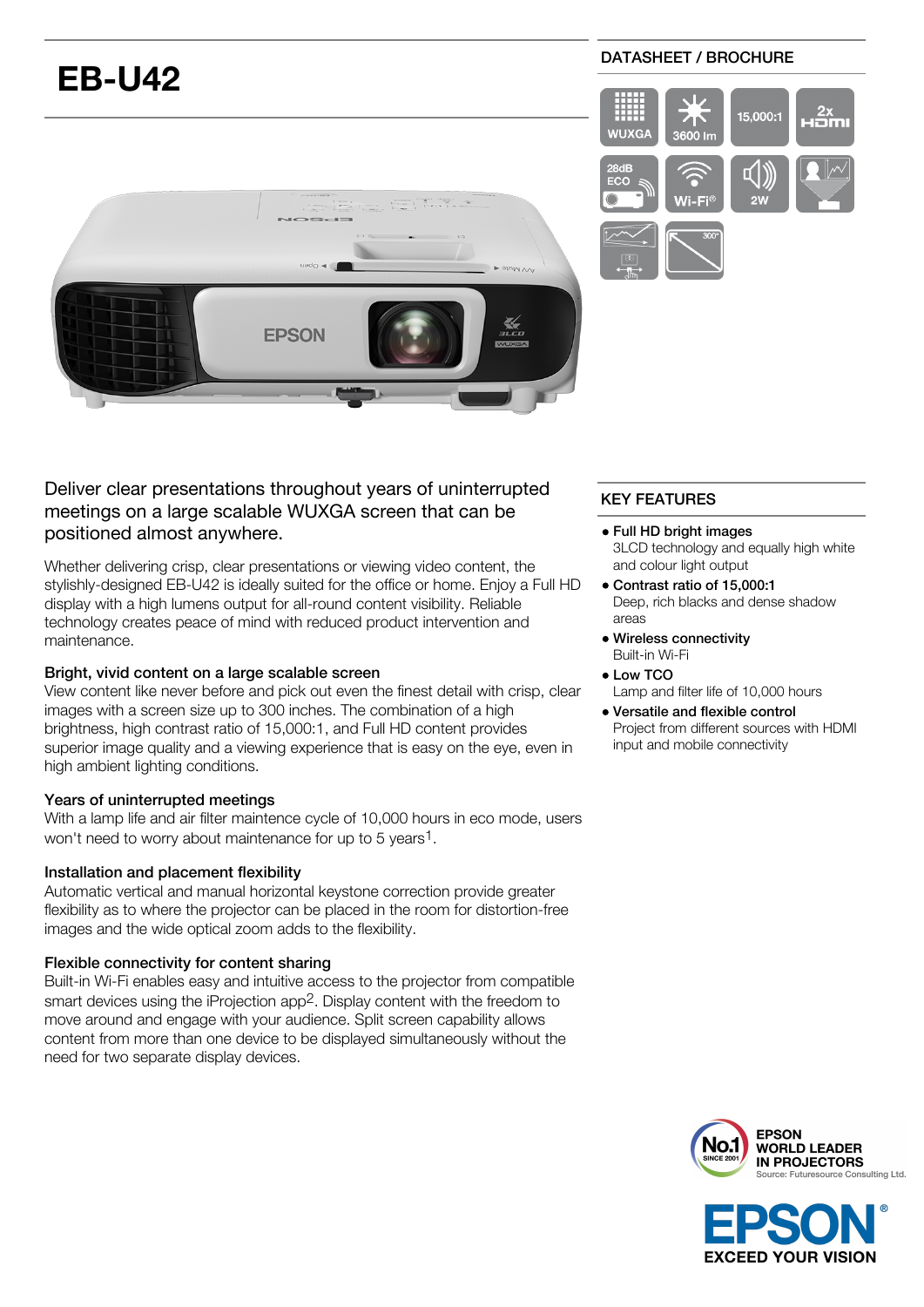## PRODUCT SPECIFICATIONS

| <b>TECHNOLOGY</b>               |                                                                                           |  |
|---------------------------------|-------------------------------------------------------------------------------------------|--|
| Projection System               | <b>3LCD Technology</b>                                                                    |  |
| <b>LCD Panel</b>                | 0,67 inch with MLA (D10)                                                                  |  |
| <b>IMAGE</b>                    |                                                                                           |  |
| Colour Light Output             | 3.600 lumen- 2.235 lumen (economy) in accordance with IDMS15.4                            |  |
| White Light Output              | 3.600 lumen - 2.235 lumen (economy) in accordance with ISO 21118:2012                     |  |
| Resolution                      | WUXGA, 1920 x 1200, 16:10                                                                 |  |
| <b>High Definition</b>          | Full HD                                                                                   |  |
| Aspect Ratio                    | 16:10                                                                                     |  |
| Contrast Ratio                  | 15.000:1                                                                                  |  |
| Light source                    | Lamp                                                                                      |  |
| Lamp                            | UHE, 210 W, 6.000 h durability, 10.000 h durability (economy mode)                        |  |
| <b>Keystone Correction</b>      | Auto vertical: $\pm$ 30 °, Manual horizontal $\pm$ 30 °                                   |  |
| <b>Colour Processing</b>        | 10 Bits                                                                                   |  |
| 2D Vertical Refresh Rate        | 192 Hz - 240 Hz                                                                           |  |
| <b>Colour Reproduction</b>      |                                                                                           |  |
|                                 | upto 1.07 billion colours                                                                 |  |
| <b>OPTICAL</b>                  |                                                                                           |  |
| <b>Projection Ratio</b>         | $1,38 - 1,68.1$                                                                           |  |
| Zoom                            | Manual, Factor: 1,2                                                                       |  |
| Lens                            | Optical                                                                                   |  |
| Image Size                      | 30 inches - 300 inches                                                                    |  |
|                                 | Projection Distance Wide/Tele 1,8 m - 2,17 m (60 inch screen)                             |  |
| <b>Projection Lens F Number</b> | $1, 5 - 1, 71$                                                                            |  |
| <b>Focal Distance</b>           | 20,42 mm - 24,5 mm                                                                        |  |
| Focus                           | Manual                                                                                    |  |
| Offset                          | 10:1                                                                                      |  |
| <b>CONNECTIVITY</b>             |                                                                                           |  |
| <b>USB Display Function</b>     | 3 in 1: Image / Mouse / Sound                                                             |  |
| Interfaces                      | USB 2.0 Type A, USB 2.0 Type B, Wireless LAN IEEE 802.11b/g/n, VGA in, HDMI in (2x),      |  |
|                                 | Composite in, MHL, Cinch audio in, Miracast                                               |  |
| Epson iProjection App           | Ad-Hoc / Infrastructure                                                                   |  |
|                                 |                                                                                           |  |
| <b>ADVANCED FEATURES</b>        |                                                                                           |  |
| Security                        | Kensington lock, Padlock, Security cable hole, Wireless LAN security, Password protection |  |
| 2D Colour Modes                 | Dynamic, Cinema, Presentation, sRGB, Blackboard                                           |  |
| Features                        | AV mute slide, Built-in speaker, Direct Power on/off, Document Camera Compatible,         |  |
|                                 | Horizontal and vertical keystone correction, Long lamp life, MHL audio/video interface,   |  |
|                                 | Network projection, OSD copy function, PC Free, Split-Screen-Function, Wireless LAN       |  |
|                                 | capable, iProjection set-up by QR code                                                    |  |
| <b>Video Colour Modes</b>       | Blackboard, Cinema, Dynamic, Presentation, sRGB                                           |  |
| GENERAL                         |                                                                                           |  |
| Energy Use                      | 298 W, 219 W (economy), 0,2 W (standby)                                                   |  |
| <b>Supply Voltage</b>           | AC 100 V - 240 V, 50 Hz - 60 Hz                                                           |  |
| Product dimensions              | 302 x 252 x 92 mm (Width x Depth x Height)                                                |  |
| Product weight                  | 2,8 kg                                                                                    |  |
| Noise Level                     | Normal: 37 dB (A) - Economy: 28 dB (A)                                                    |  |
| Temperature                     | Operation 5° C - 35° C, Storage -10° C - 60° C                                            |  |
| Humidity                        | Operation 20% - 80%, Storage 10% - 90%                                                    |  |
| <b>Included Software</b>        | Epson Projector Management Software, EasyMP Multi PC Projection, EasyMP Network           |  |
|                                 | Projection                                                                                |  |
| Options                         | Document camera                                                                           |  |
| Loudspeaker                     | 2 W                                                                                       |  |
| Room Type / Application         | Boardroom, Portable / Huddle space, Collaboration space / Classroom                       |  |
| Positioning                     | Ceiling Mounted, Desktop                                                                  |  |
| Colour                          | White / Black                                                                             |  |
| <b>TCO Certified</b>            | Yes                                                                                       |  |
|                                 |                                                                                           |  |
| OTHER                           |                                                                                           |  |

Warranty 36 months Carry in, Lamp: 36 months or 1.000 h

### **EB-U42**

### WHAT'S IN THE BOX

- VGA cable
- Main unit
- Power cable
- Remote control incl. batteries
- User's Manual Set
- Warranty Documents
- Carrying Case